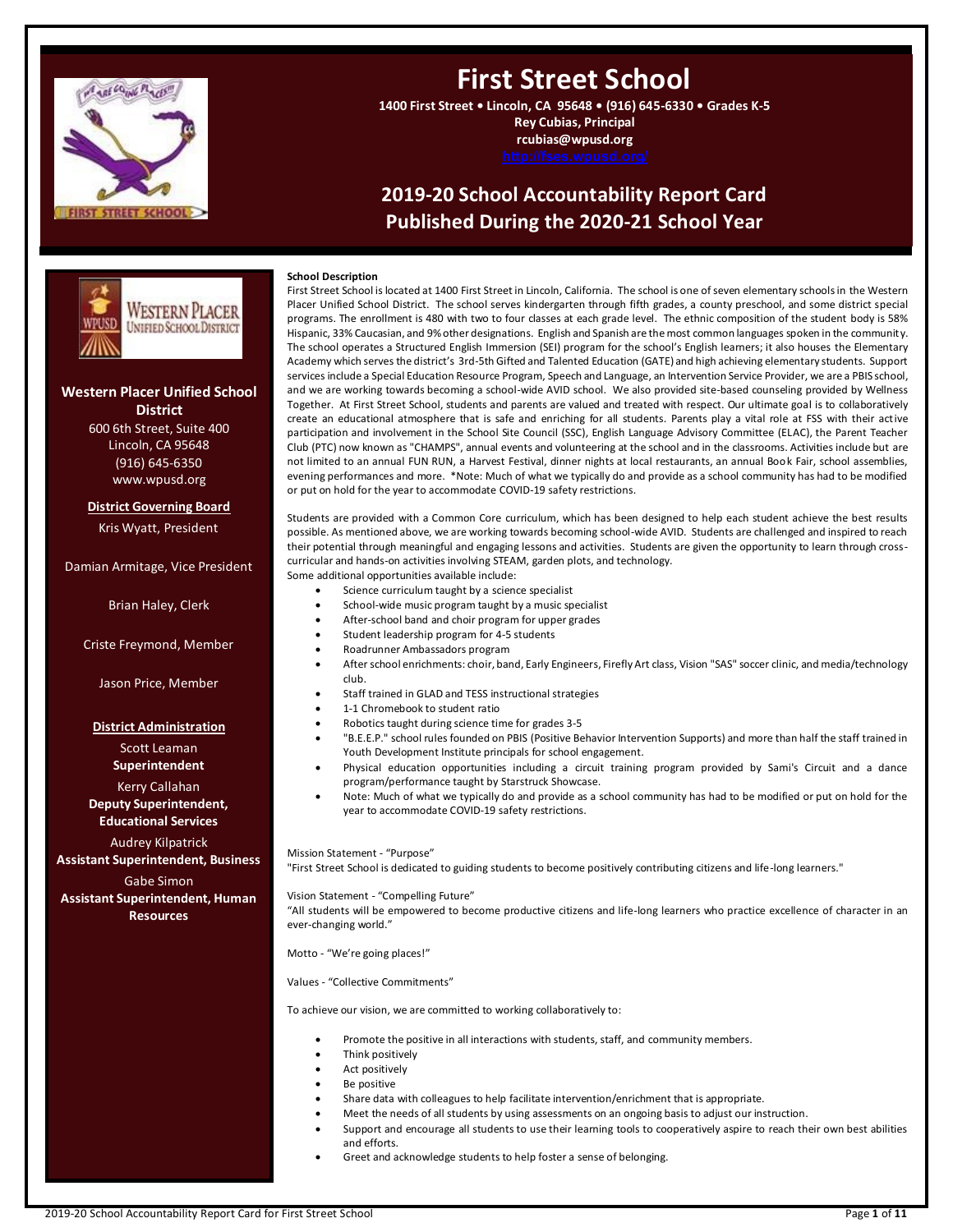### **About the SARC**

By February 1 of each year, every school in California is required by state law to publish a School Accountability Report Card (SARC). The SARC contains information about the condition and performance of each California public school. Under the Local Control Funding Formula (LCFF) all local educational agencies (LEAs) are required to prepare a Local Control and Accountability Plan (LCAP), which describes how they intend to meet annual school-specific goals for all pupils, with specific activities to address state and local priorities. Additionally, data reported in an LCAP is to be consistent with data reported in the SARC.

- For more information about SARC requirements and access to prior year reports, see the California Department of Education (CDE) SARC web page at [https://www.cde.ca.gov/ta/ac/sa/.](https://www.cde.ca.gov/ta/ac/sa/)
- For more information about the LCFF or the LCAP, see the CDE LCFF webpage a[t https://www.cde.ca.gov/fg/aa/lc/.](https://www.cde.ca.gov/fg/aa/lc/)
- For additional information about the school, parents/guardians and community members should contact the school principal or the district office.

### **2019-20 Student Enrollment by Grade Level**

| <b>Grade Level</b>      | <b>Number of Students</b> |
|-------------------------|---------------------------|
| Kindergarten            | 67                        |
| Grade 1                 | 75                        |
| Grade 2                 | 66                        |
| Grade 3                 | 64                        |
| Grade 4                 | 105                       |
| Grade 5                 | 70                        |
| <b>Total Enrollment</b> | 447                       |

#### **2019-20 Student Enrollment by Group**

| Group                               | <b>Percent of Total Enrollment</b> |
|-------------------------------------|------------------------------------|
| <b>Black or African American</b>    | 0.7                                |
| American Indian or Alaska Native    | 0.2                                |
| Asian                               | $1.3\,$                            |
| <b>Filipino</b>                     | 1.1                                |
| <b>Hispanic or Latino</b>           | 67.1                               |
| Native Hawaiian or Pacific Islander | 0.4                                |
| White                               | 26.2                               |
| <b>Two or More Races</b>            | 1.8                                |
| Socioeconomically Disadvantaged     | 66.7                               |
| <b>English Learners</b>             | 32.9                               |
| <b>Students with Disabilities</b>   | 10.3                               |
| <b>Foster Youth</b>                 | 0.4                                |

### **A. Conditions of Learning**

### **State Priority: Basic**

The SARC provides the following information relevant to the State priority: Basic (Priority 1):

- Degree to which teachers are appropriately assigned and fully credentialed in the subject area and for the pupils they are teaching;
- Pupils have access to standards-aligned instructional materials; and
- School facilities are maintained in good repair

| Teacher Credentials for First Street School | 18-19 | $19-20$ | $20 - 21$ |
|---------------------------------------------|-------|---------|-----------|
| With Full Credential                        | 23    | 24      | 23        |
| <b>Without Full Credential</b>              |       |         |           |
| Teaching Outside Subject Area of Competence |       |         |           |

| Teacher Credentials for Western Placer Unified 18-19 19-20 20-21 |  |     |
|------------------------------------------------------------------|--|-----|
| <b>With Full Credential</b>                                      |  | 325 |
| <b>Without Full Credential</b>                                   |  | 25  |
| <b>Teaching Outside Subject Area of Competence</b>               |  |     |

**Teacher Misassignments and Vacant Teacher Positions at First Street School**

| <b>Indicator</b>                | 18-19 | 19-20 | $20 - 21$ |
|---------------------------------|-------|-------|-----------|
| Teachers of English Learners    |       |       |           |
| Total Teacher Misassignments*   |       |       |           |
| <b>Vacant Teacher Positions</b> |       |       |           |

Note: "Misassignments" refers to the number of positions filled by teachers who lack legal authorization to teach that grade level, subject area, student group, etc. \*Total Teacher Misassignments includes the number of Misassignments of Teachers of English Learners.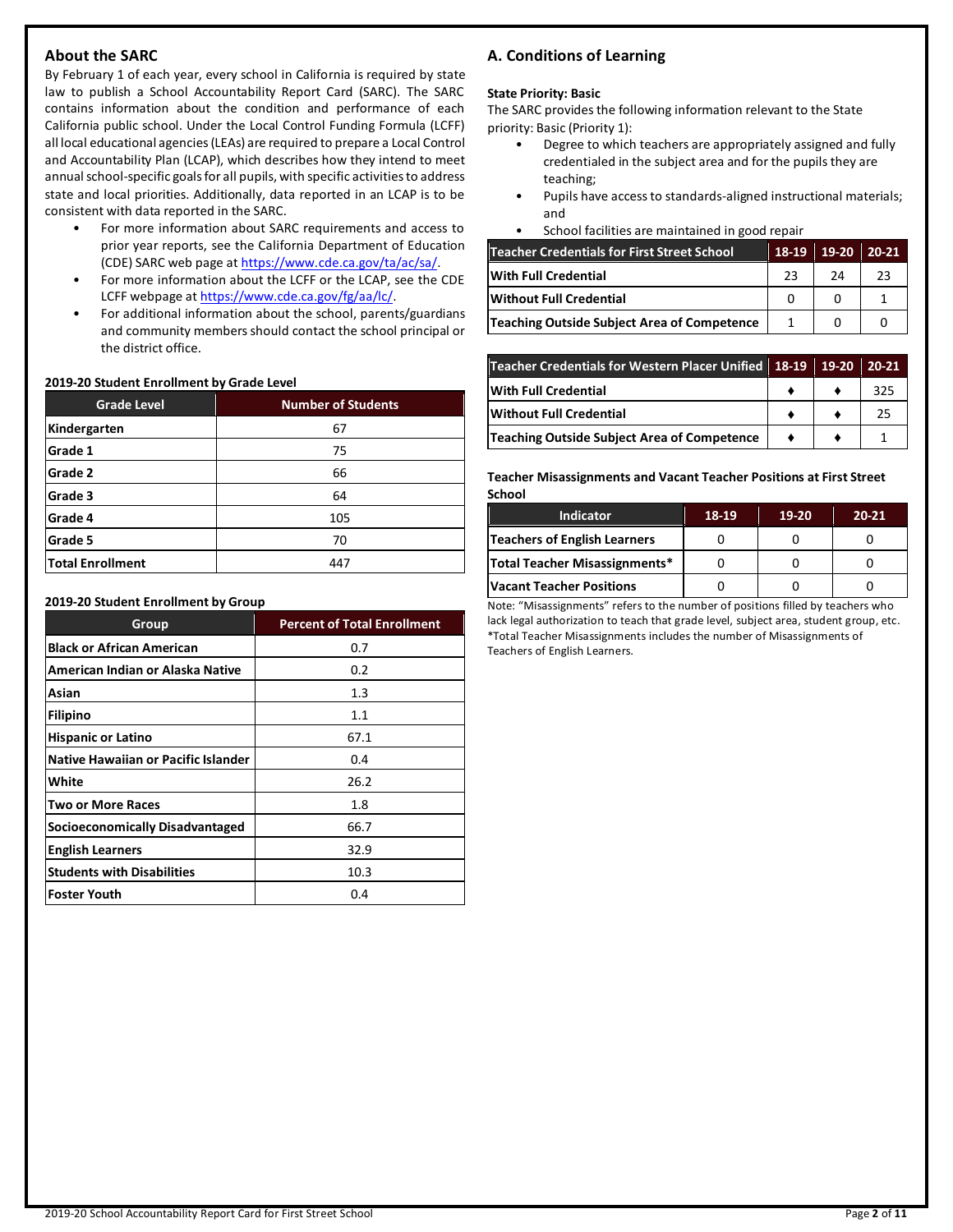### **Textbooks and Instructional Materials**

**Year and month in which data were collected: September 2019**

| <b>Core Curriculum Area</b>   | <b>Textbooks and Instructional Materials/Year of Adoption</b>                                                                                                                                                   |
|-------------------------------|-----------------------------------------------------------------------------------------------------------------------------------------------------------------------------------------------------------------|
| <b>Reading/Language Arts</b>  | English/Language Arts, including the English language development component of an adopted<br>program $-$ (Adoption Cycle 2015 $-$ 2023)<br>o K - 3 Benchmark Education Company Benchmark Advance (Adopted 2017) |
|                               | o 4 – 6 WPUSD English Language Arts Curriculum Maps and Anchor Texts; Curriculum Associates Ready<br>Common Core Reading and Writing (4/5 - Adopted 2017; 6 - Adopted 2018)                                     |
|                               | The textbooks listed are from most recent adoption:<br>Yes                                                                                                                                                      |
|                               | Percent of students lacking their own assigned textbook: 0                                                                                                                                                      |
| <b>Mathematics</b>            | Pearson Envisions (Adopted 2014)<br>Curriculum Associates Ready Classroom Math (supplemental materials)                                                                                                         |
|                               | The textbooks listed are from most recent adoption:<br><b>Yes</b>                                                                                                                                               |
|                               | Percent of students lacking their own assigned textbook: 0                                                                                                                                                      |
| Science                       | Delta Science/FOSS (Adopted 2007)                                                                                                                                                                               |
|                               | The textbooks listed are from most recent adoption:<br>Yes                                                                                                                                                      |
|                               | Percent of students lacking their own assigned textbook: 0                                                                                                                                                      |
| <b>History-Social Science</b> | Pearson Scott Foresman: History/Social Science for CA (Adopted 2007)                                                                                                                                            |
|                               | The textbooks listed are from most recent adoption:<br>Yes                                                                                                                                                      |
|                               | Percent of students lacking their own assigned textbook: 0                                                                                                                                                      |

Note: Cells with N/A values do not require data.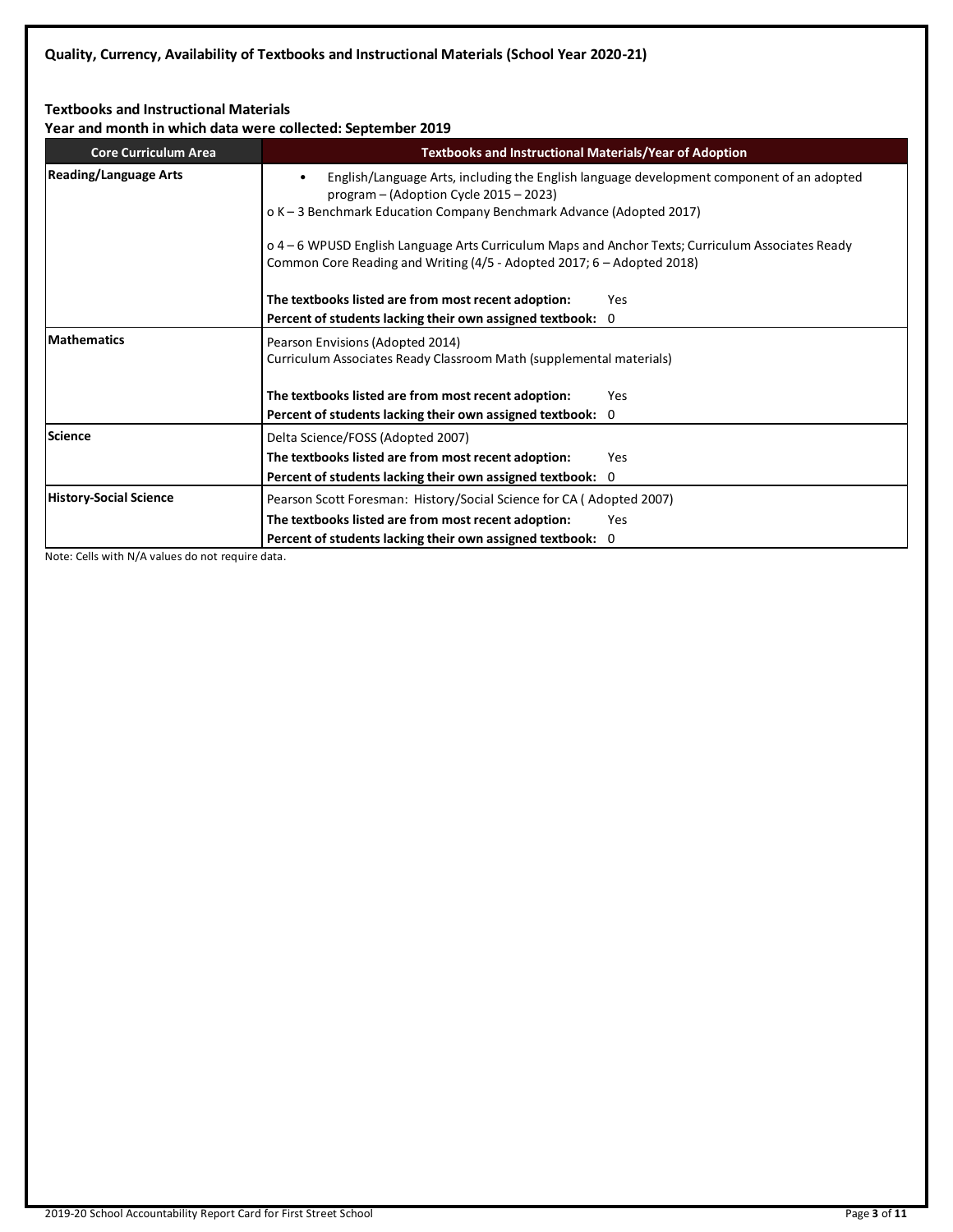### **School Facility Good Repair Status (Most Recent Year)**

Using the **most recently collected** FIT data (or equivalent), provide the following:

- Determination of repair status for systems listed
- Description of any needed maintenance to ensure good repair
- The year and month in which the data were collected
- The rate for each system inspected
- The overall rating

### **Year and month in which data were collected: 12/21/20**

| <b>System Inspected</b>                                             | <b>Repair Status</b> | <b>Repair Needed and</b><br><b>Action Taken or Planned</b>                                                                                                                                                                                                                                                                                                                                                                                                                                                     |
|---------------------------------------------------------------------|----------------------|----------------------------------------------------------------------------------------------------------------------------------------------------------------------------------------------------------------------------------------------------------------------------------------------------------------------------------------------------------------------------------------------------------------------------------------------------------------------------------------------------------------|
| Systems:<br>Gas Leaks, Mechanical/HVAC, Sewer                       | Good                 | Gas systems and pipes appear safe,<br>functional, and free of leaks. There is no<br>odor that would indicate a gas leak. Gas<br>pipes are not broken and appear to be in<br>good working order. Heating, ventilation,<br>and air conditioning systems (HVAC) as<br>applicable are functional and<br>unobstructed. The HVAC system is<br>operable. Sewer line stoppage is not<br>evident. There are no obvious signs of<br>flooding caused by sewer line back-up in<br>the facilities or on the school grounds. |
| Interior:<br><b>Interior Surfaces</b>                               | Fair                 | MPR: Wall paper is torn and the floor tile<br>is damaged.<br>Library - Speech: Damaged ceiling tile.<br>Room 24: Damaged ceiling tile.<br>Room 22: Damaged ceiling tiles.<br>Room 20: Damaged vinyl wall surface,<br>Damaged ceiling tiles, Baseboard coming<br>of wall                                                                                                                                                                                                                                        |
| <b>Cleanliness:</b><br>Overall Cleanliness, Pest/Vermin Infestation | Good                 | School grounds, buildings, common areas,<br>and individual rooms appear to have been<br>cleaned regularly. There is no evidence of<br>a major pest or vermin infestation.                                                                                                                                                                                                                                                                                                                                      |
| <b>Electrical:</b><br>Electrical                                    | Good                 | There is no evidence that any portion of<br>the school has a power failure. There are<br>no exposed electrical wires. Electrical<br>equipment is properly covered and<br>secured from pupil access. Lighting<br>appears to be adequate and working<br>properly, including exterior lights.                                                                                                                                                                                                                     |
| <b>Restrooms/Fountains:</b><br>Restrooms, Sinks/ Fountains          | Good                 | Restrooms in the vicinity of the area being<br>evaluated appear to be accessible during<br>school hours, clean, functional and in<br>compliance with SB 892 (EC Section<br>35292.5). Drinking fountains appear to be<br>accessible and functioning as intended.                                                                                                                                                                                                                                                |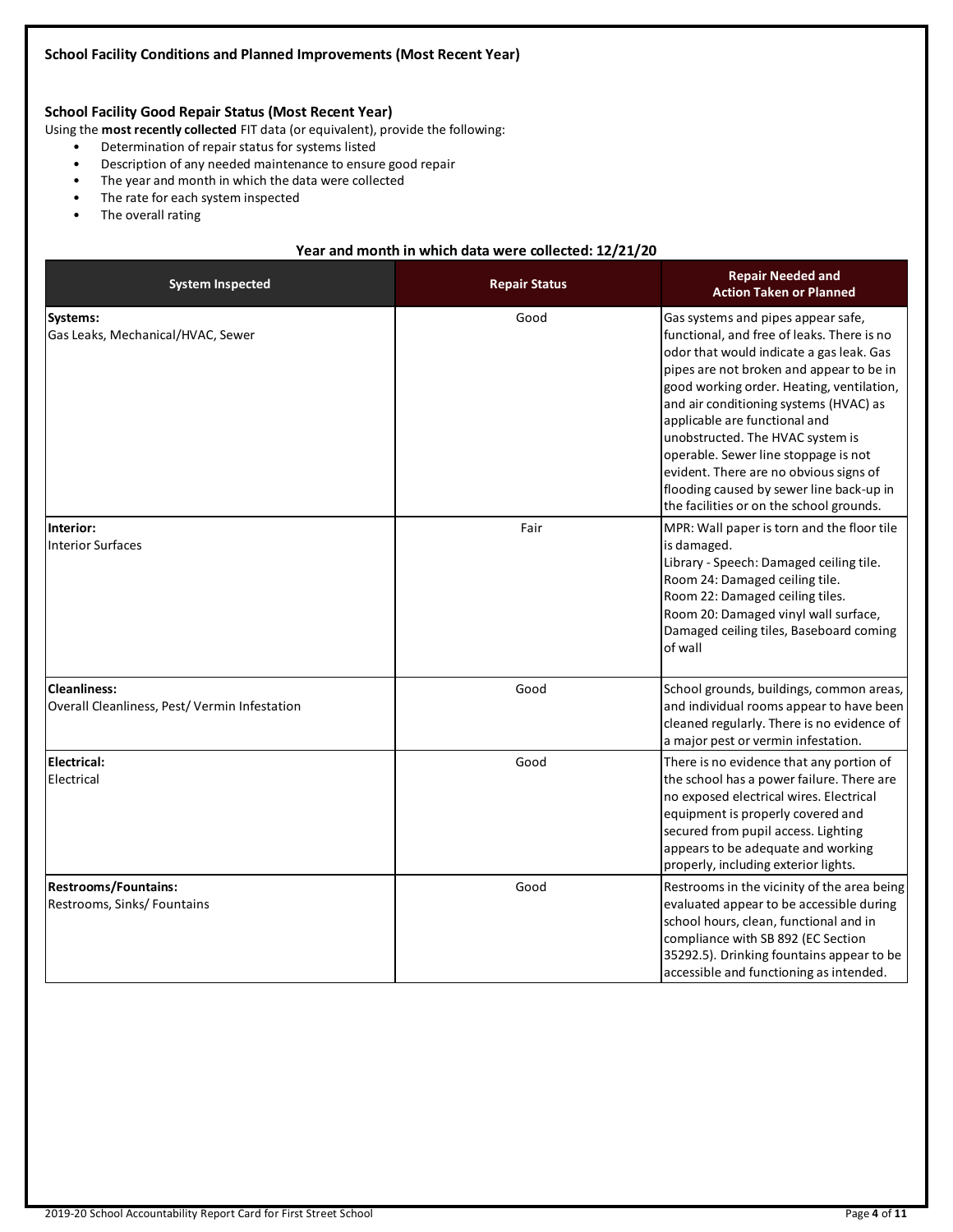| <b>System Inspected</b>                                            | <b>Repair Status</b> | <b>Repair Needed and</b><br><b>Action Taken or Planned</b>                                                                                                                                                                                                                                                                                                                                                                                                                                                                                                                    |
|--------------------------------------------------------------------|----------------------|-------------------------------------------------------------------------------------------------------------------------------------------------------------------------------------------------------------------------------------------------------------------------------------------------------------------------------------------------------------------------------------------------------------------------------------------------------------------------------------------------------------------------------------------------------------------------------|
| Safety:<br>Fire Safety, Hazardous Materials                        | Good                 | The fire equipment and emergency<br>systems appear to be functioning<br>properly. The fire sprinklers appear to be<br>in working order (e.g., there are no<br>missing or damaged sprinkler heads).<br>Emergency alarms appear to be<br>functional. Emergency exit signs function<br>as designed, exits are unobstructed. There<br>does not appear to be evidence of<br>hazardous materials that may pose a<br>threat to pupils or staff. Hazardous<br>chemicals, chemical waste, and<br>flammable materials are stored properly<br>(e.g. locked and labeled properly).        |
| Structural:<br><b>Structural Damage, Roofs</b>                     | Good                 | There does not appear to be structural<br>damage that has created or could create<br>hazardous or uninhabitable conditions.<br>Severe cracks are not evident. Ceilings &<br>floors are not sloping or sagging beyond<br>their intended design. Posts, beams,<br>supports for portable classrooms, ramps,<br>and other structural building members<br>appear to be intact, secure and functional<br>as designed. There is no visible evidence<br>of severe cracks, dry rot, mold, or damage<br>that undermines the structural<br>components.<br>Room 17: Stained ceiling tiles |
| External:<br>Playground/School Grounds, Windows/Doors/Gates/Fences | Good                 | The playground equipment and school<br>grounds in the vicinity of the area being<br>evaluated appear to be clean, safe, and<br>functional. Conditions that pose a safety<br>and/or security risk are not evident. There<br>is no exposed broken glass accessible to<br>pupils and staff. Exterior doors and gates<br>are functioning and do not pose a security<br>risk.                                                                                                                                                                                                      |
| <b>Overall Rating</b>                                              | Good                 |                                                                                                                                                                                                                                                                                                                                                                                                                                                                                                                                                                               |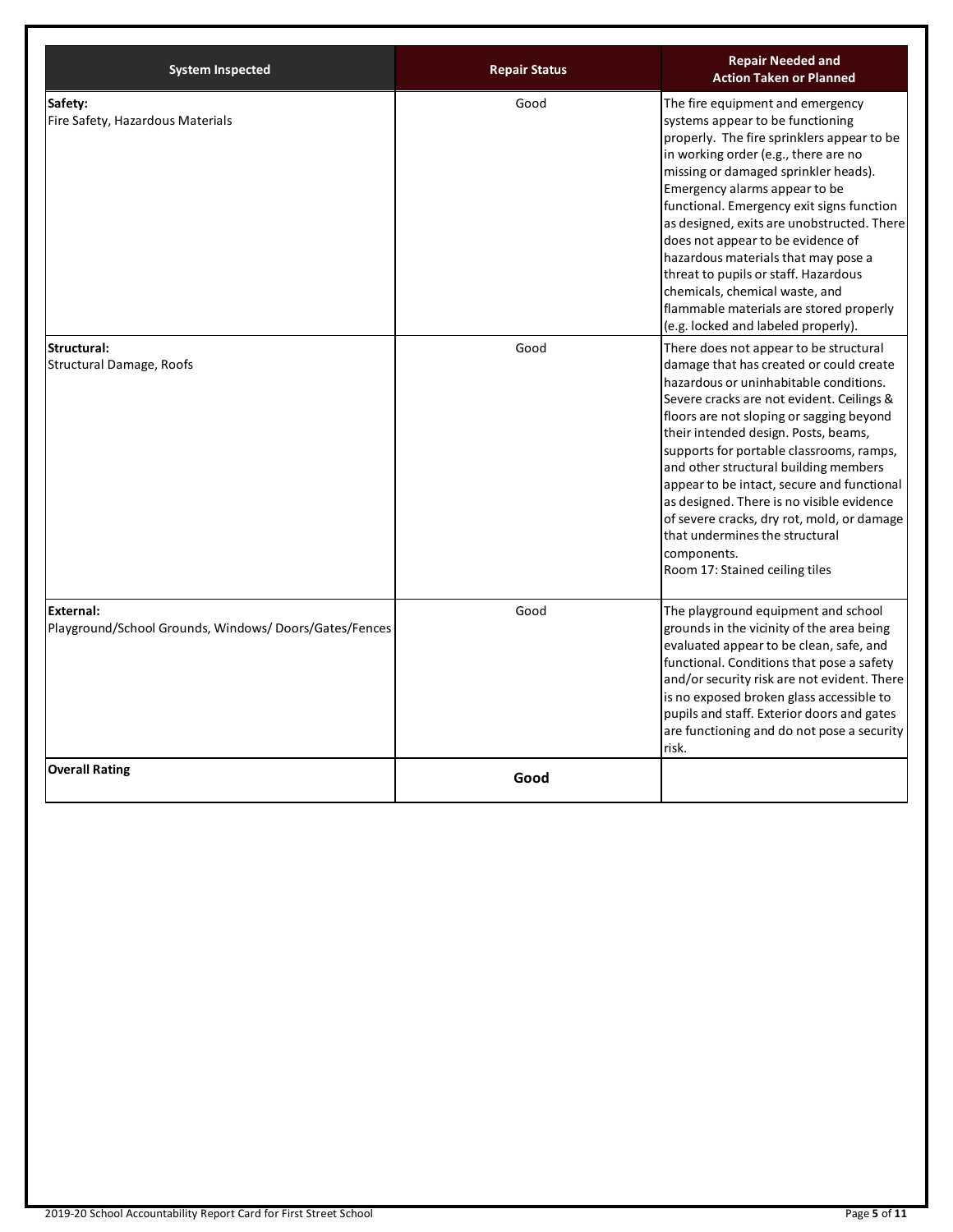### **B. Pupil Outcomes**

### **State Priority: Pupil Achievement**

The SARC provides the following information relevant to the State priority: Pupil Achievement (Priority 4):

- **Statewide assessments** (i.e., California Assessment of Student Performance and Progress [CAASPP] System, which includes the Smarter Balanced Summative Assessments for students in the general education population and the California Alternate Assessments [CAAs] for English language arts/literacy [ELA] and mathematics given in grades three through eight and grade eleven. Only eligible students may participate in the administration of the CAAs. CAAs items are aligned with alternate achievement standards, which are linked with the Common Core State Standards [CCSS] for students with the most significant cognitive disabilities); and
- The percentage of students who have successfully completed courses that satisfy the requirements for entrance to the University of California and the California State University, or career technical education sequences or programs of study.

### **CAASPP Test Results in ELA and Mathematics for All Students Grades Three through Eight and Grade Eleven**

**Percentage of Students Meeting or Exceeding the State Standard**

| Subject     | <b>School</b><br>18-19 | <b>School</b><br>19-20 | <b>District</b><br>18-19 | <b>District</b><br>$19-20$ | <b>State</b><br>$18-19$ | <b>State</b><br>19-20 |
|-------------|------------------------|------------------------|--------------------------|----------------------------|-------------------------|-----------------------|
| <b>ELA</b>  | 54                     | N/A                    | 57                       | N/A                        | 50                      | N/A                   |
| <b>Math</b> | 44                     | N/A                    | 45                       | N/A                        | 39                      | N/A                   |

Note: Cells with N/A values do not require data.

Note: The 2019-2020 data are not available. Due to the COVID-19 pandemic, Executive Order N-30-20 was issued which waived the requirement for statewide testing for the 2019-2020 school year.

Note: Percentages are not calculated when the number of students tested is ten or less, either because the number of students in this category is too small for statistical accuracy or to protect student privacy.

Note: ELA and mathematics test results include the Smarter Balanced Summative Assessment and the CAA. The "Percent Met or Exceeded" is calculated by taking the total number of students who met or exceeded the standard on the Smarter Balanced Summative Assessment plus the total number of students who met the standard (i.e., achieved Level 3-Alternate) on the CAAs divided by the total number of students who participated in both assessments.

### **CAASPP Test Results in Science for All Students Grades Five, Eight, and High School**

**Percentage of Students Meeting or Exceeding the State Standard**

| <b>Subject</b> | 'School<br>18-19 | School<br>$19 - 20$ | <b>District</b><br>18-19 | <b>District</b><br>19-20 | <b>State</b><br>18-19 | <b>State</b><br>19-20 |
|----------------|------------------|---------------------|--------------------------|--------------------------|-----------------------|-----------------------|
| Science l      | 39               | N/A                 | 35                       | N/A                      | 30                    | N/A                   |

Note: Cells with N/A values do not require data.

Note: The 2019-2020 data are not available. Due to the COVID-19 pandemic, Executive Order N-30-20 was issued which waived the requirement for statewide testing for the 2019-2020 school year.

Note: The new California Science Test (CAST) was first administered operationally in the 2018-2019 school year.

### **State Priority: Other Pupil Outcomes**

The SARC provides the following information relevant to the State priority: Other Pupil Outcomes (Priority 8):

Pupil outcomes in the subject areas of physical education.

### **2019-20 Percent of Students Meeting Fitness Standards**

| Grade<br>Level | 4 of 6 | 5 of 6 | 6 of 6 |
|----------------|--------|--------|--------|
|                | N/A    | N/A    | N/A    |
|                | N/A    | N/A    | N/A    |
| q              | N/A    | N/A    | N/A    |

Note: Cells with N/A values do not require data.

Note: The 2019–2020 data are not available. Due to the COVID-19 pandemic, Executive Order N-56-20 was issued which waived the requirement to administer the physical fitness performance test for the 2019–2020 school year.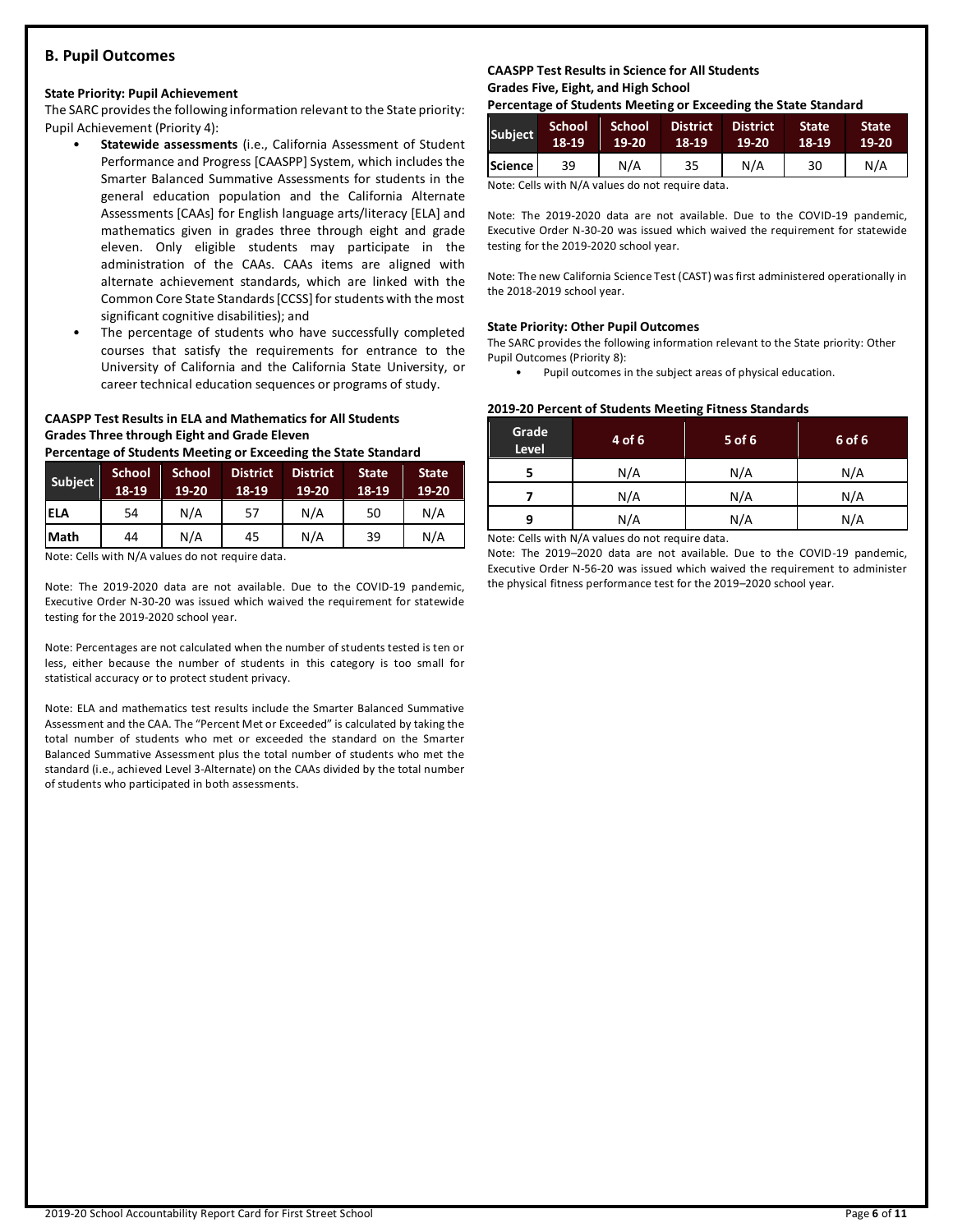### **CAASPP Test Results in Science by Student Group**

**Grades Three through Eight and Grade Eleven (School Year 2019-2020)**

| <b>Student Group</b>                                 | <b>Total</b><br><b>Enrollment</b> | <b>Number</b><br><b>Tested</b> | <b>Percent</b><br><b>Tested</b> | Percent<br><b>Not Tested</b> | Percent<br><b>Met or Exceeded</b> |
|------------------------------------------------------|-----------------------------------|--------------------------------|---------------------------------|------------------------------|-----------------------------------|
| <b>All Students</b>                                  | N/A                               | N/A                            | N/A                             | N/A                          | N/A                               |
| <b>Male</b>                                          | N/A                               | N/A                            | N/A                             | N/A                          | N/A                               |
| Female                                               | N/A                               | N/A                            | N/A                             | N/A                          | N/A                               |
| <b>Black or African American</b>                     | N/A                               | N/A                            | N/A                             | N/A                          | N/A                               |
| American Indian or Alaska Native                     | N/A                               | N/A                            | N/A                             | N/A                          | N/A                               |
| Asian                                                | N/A                               | N/A                            | N/A                             | N/A                          | N/A                               |
| <b>Filipino</b>                                      | N/A                               | N/A                            | N/A                             | N/A                          | N/A                               |
| <b>Hispanic or Latino</b>                            | N/A                               | N/A                            | N/A                             | N/A                          | N/A                               |
| Native Hawaiian or Pacific Islander                  | N/A                               | N/A                            | N/A                             | N/A                          | N/A                               |
| White                                                | N/A                               | N/A                            | N/A                             | N/A                          | N/A                               |
| <b>Two or More Races</b>                             | N/A                               | N/A                            | N/A                             | N/A                          | N/A                               |
| Socioeconomically Disadvantaged                      | N/A                               | N/A                            | N/A                             | N/A                          | N/A                               |
| <b>English Learners</b>                              | N/A                               | N/A                            | N/A                             | N/A                          | N/A                               |
| <b>Students with Disabilities</b>                    | N/A                               | N/A                            | N/A                             | N/A                          | N/A                               |
| <b>Students Receiving Migrant Education Services</b> | N/A                               | N/A                            | N/A                             | N/A                          | N/A                               |
| <b>Foster Youth</b>                                  | N/A                               | N/A                            | N/A                             | N/A                          | N/A                               |
| <b>Homeless</b>                                      | N/A                               | N/A                            | N/A                             | N/A                          | N/A                               |

Note: Cells with N/A values do not require data.

Note: The 2019-2020 data are not available. Due to the COVID-19 pandemic, Executive Order N-30-20 was issued which waived the requirement for statewide testing for the 2019-2020 school year.

### **CAASPP Test Results in ELA by Student Group**

**Grades Three through Eight and Grade Eleven (School Year 2019-2020)**

| <b>Student Group</b>                                 | - -<br><b>Total</b><br><b>Enrollment</b> | <b>Number</b><br><b>Tested</b> | Percent<br><b>Tested</b> | Percent<br><b>Not Tested</b> | Percent<br><b>Met or Exceeded</b> |
|------------------------------------------------------|------------------------------------------|--------------------------------|--------------------------|------------------------------|-----------------------------------|
| <b>All Students</b>                                  | N/A                                      | N/A                            | N/A                      | N/A                          | N/A                               |
| <b>Male</b>                                          | N/A                                      | N/A                            | N/A                      | N/A                          | N/A                               |
| Female                                               | N/A                                      | N/A                            | N/A                      | N/A                          | N/A                               |
| <b>Black or African American</b>                     | N/A                                      | N/A                            | N/A                      | N/A                          | N/A                               |
| American Indian or Alaska Native                     | N/A                                      | N/A                            | N/A                      | N/A                          | N/A                               |
| Asian                                                | N/A                                      | N/A                            | N/A                      | N/A                          | N/A                               |
| <b>Filipino</b>                                      | N/A                                      | N/A                            | N/A                      | N/A                          | N/A                               |
| <b>Hispanic or Latino</b>                            | N/A                                      | N/A                            | N/A                      | N/A                          | N/A                               |
| Native Hawaiian or Pacific Islander                  | N/A                                      | N/A                            | N/A                      | N/A                          | N/A                               |
| White                                                | N/A                                      | N/A                            | N/A                      | N/A                          | N/A                               |
| <b>Two or More Races</b>                             | N/A                                      | N/A                            | N/A                      | N/A                          | N/A                               |
| <b>Socioeconomically Disadvantaged</b>               | N/A                                      | N/A                            | N/A                      | N/A                          | N/A                               |
| <b>English Learners</b>                              | N/A                                      | N/A                            | N/A                      | N/A                          | N/A                               |
| <b>Students with Disabilities</b>                    | N/A                                      | N/A                            | N/A                      | N/A                          | N/A                               |
| <b>Students Receiving Migrant Education Services</b> | N/A                                      | N/A                            | N/A                      | N/A                          | N/A                               |
| <b>Foster Youth</b>                                  | N/A                                      | N/A                            | N/A                      | N/A                          | N/A                               |
| <b>Homeless</b>                                      | N/A                                      | N/A                            | N/A                      | N/A                          | N/A                               |

Note: Cells with N/A values do not require data.

Note: The 2019-2020 data are not available. Due to the COVID-19 pandemic, Executive Order N-30-20 was issued which waived the requirement for statewide testing for the 2019-2020 school year.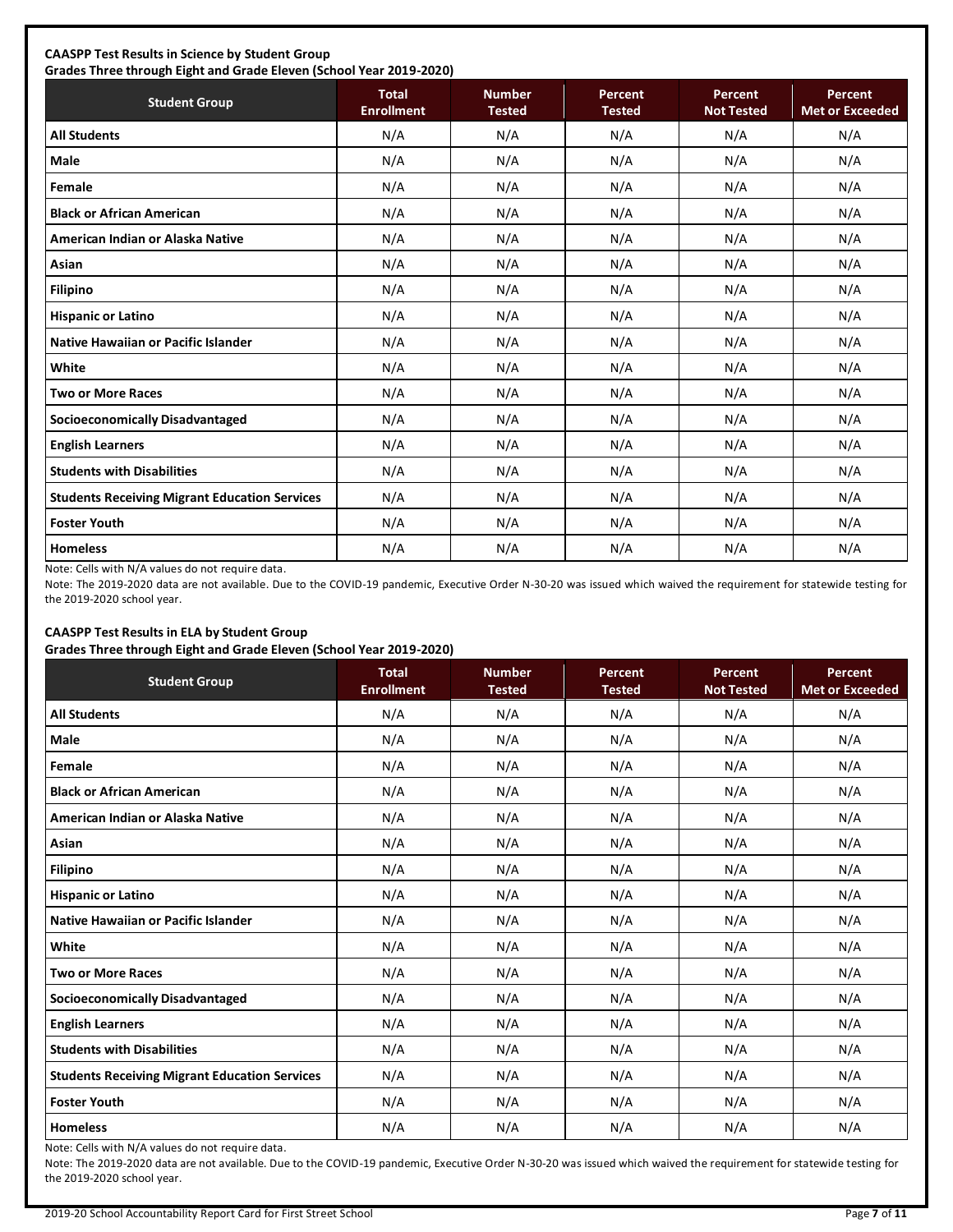### **CAASPP Test Results in Mathematics by Student Group Grades Three through Eight and Grade Eleven (School Year 2019-2020)**

| Grades Timee through Eight and Grade Eleven (Schoor fear 2015-2020)<br><b>Student Group</b> | <b>Total</b><br><b>Enrollment</b> | <b>Number</b><br><b>Tested</b> | Percent<br><b>Tested</b> | Percent<br><b>Not Tested</b> | <b>Percent</b><br><b>Met or Exceeded</b> |
|---------------------------------------------------------------------------------------------|-----------------------------------|--------------------------------|--------------------------|------------------------------|------------------------------------------|
| <b>All Students</b>                                                                         | N/A                               | N/A                            | N/A                      | N/A                          | N/A                                      |
| <b>Male</b>                                                                                 | N/A                               | N/A                            | N/A                      | N/A                          | N/A                                      |
| Female                                                                                      | N/A                               | N/A                            | N/A                      | N/A                          | N/A                                      |
| <b>Black or African American</b>                                                            | N/A                               | N/A                            | N/A                      | N/A                          | N/A                                      |
| American Indian or Alaska Native                                                            | N/A                               | N/A                            | N/A                      | N/A                          | N/A                                      |
| Asian                                                                                       | N/A                               | N/A                            | N/A                      | N/A                          | N/A                                      |
| <b>Filipino</b>                                                                             | N/A                               | N/A                            | N/A                      | N/A                          | N/A                                      |
| <b>Hispanic or Latino</b>                                                                   | N/A                               | N/A                            | N/A                      | N/A                          | N/A                                      |
| <b>Native Hawaiian or Pacific Islander</b>                                                  | N/A                               | N/A                            | N/A                      | N/A                          | N/A                                      |
| White                                                                                       | N/A                               | N/A                            | N/A                      | N/A                          | N/A                                      |
| <b>Two or More Races</b>                                                                    | N/A                               | N/A                            | N/A                      | N/A                          | N/A                                      |
| <b>Socioeconomically Disadvantaged</b>                                                      | N/A                               | N/A                            | N/A                      | N/A                          | N/A                                      |
| <b>English Learners</b>                                                                     | N/A                               | N/A                            | N/A                      | N/A                          | N/A                                      |
| <b>Students with Disabilities</b>                                                           | N/A                               | N/A                            | N/A                      | N/A                          | N/A                                      |
| <b>Students Receiving Migrant Education Services</b>                                        | N/A                               | N/A                            | N/A                      | N/A                          | N/A                                      |
| <b>Foster Youth</b>                                                                         | N/A                               | N/A                            | N/A                      | N/A                          | N/A                                      |
| <b>Homeless</b>                                                                             | N/A                               | N/A                            | N/A                      | N/A                          | N/A                                      |

Note: Cells with N/A values do not require data.

Note: The 2019-2020 data are not available. Due to the COVID-19 pandemic, Executive Order N-30-20 was issued which waived the requirement for statewide testing for the 2019-2020 school year.

### **C. Engagement**

#### **State Priority: Parental Involvement**

- The SARC provides the following information relevant to the State priority: Parental Involvement (Priority 3):
	- Efforts the school district makes to seek parent input in making decisions for the school district and each school site

### **Opportunities for Parental Involvement (School Year 2020-21)**

Parents play important roles at First Street School through their active participation and involvement in School Site Council (SSC), English Learner Advisory Committee (ELAC), "CHAMPS" Parent Teachers Club (PTC), annual events and regular volunteering in the classrooms. First Street School is becoming a focal point and community center for students and their parents. We have begun a more extensive process for reviewing school information with staff, district, and community stakeholders. At the end of the 18-19 school year, we put out a detailed budget review of our funding streams and expenses. That review also included a look ahead to some initial ideas and plans for the 19-20 school year. In addition, a parent survey has been conducted the past two years to get some feedback on how the community felt we were doing and where they would like to see some improvements and changes. We communicate extensively through our school website; the "Roadrunner Weekly" newsletter; school App notifications; Parent Square calls and emails; our Facebook page; and Peach Jar flyers. \*Note: Much of what we typically do and provide as a school community has had to be modified or put on hold for the year to accommodate COVID-19 safety restrictions.

### **State Priority: School Climate**

The SARC provides the following information relevant to the State priority: School Climate (Priority 6):

- Pupil suspension rates;
- Pupil expulsion rates; and
- Other local measures on the sense of safety.

### **School Safety Plan (School Year 2020-2021)**

Western Placer Unified School District has a full and comprehensive Safe School Plan for all district sites and facilities. A well planned and trained Crisis Response Support Team has been identified to respond to a full array of potential emergencies. Monthly drills are planned and carried out annually, as well as a school-wide evacuation/reunification drill. A new district-wide communication system for emergency use only has been recently installed. A copy of the complete plan is on file at each site. We also continue to enhance our camera system to add better schoolwide surveillance coverage.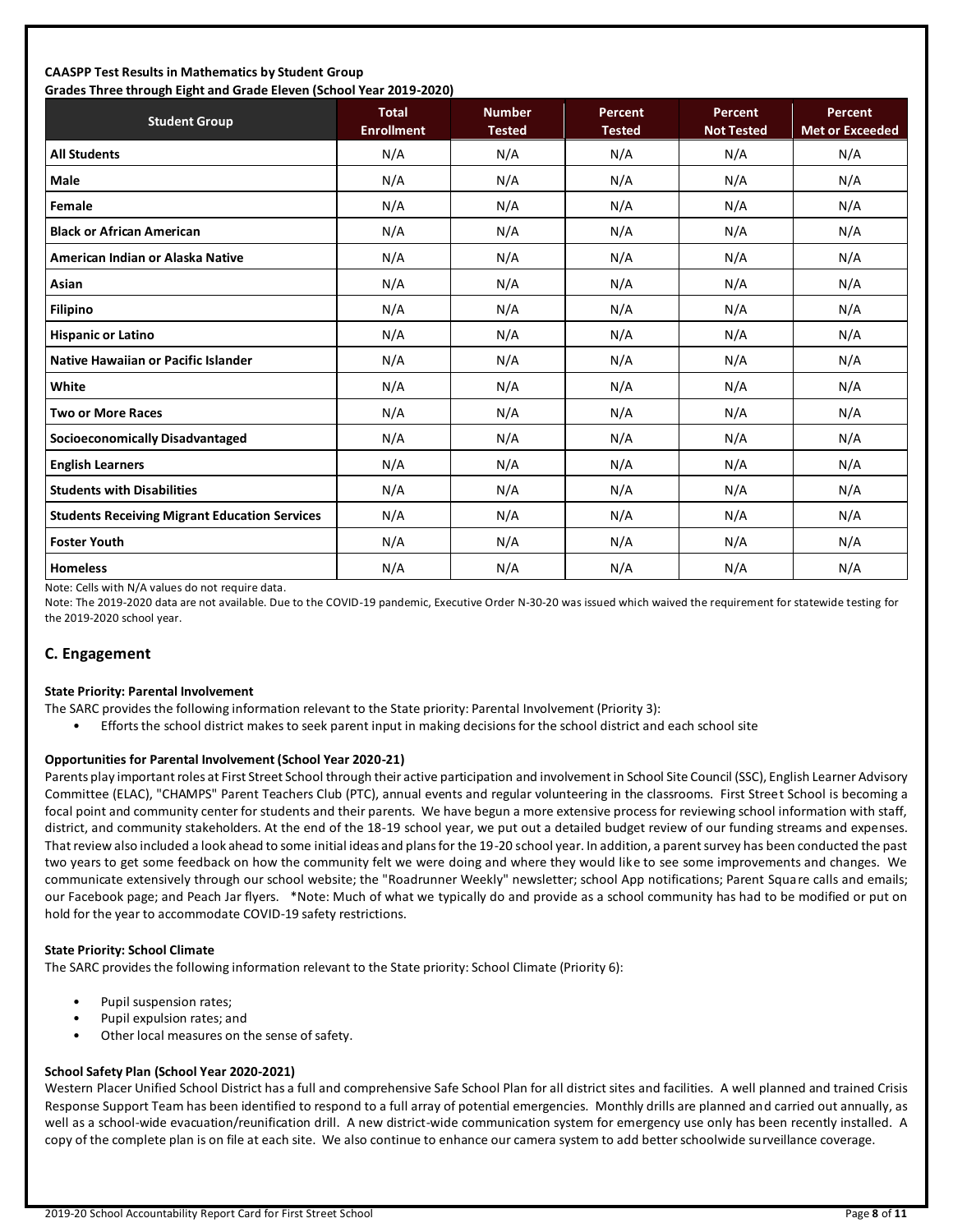A safety plan was also developed for First Street School. A committee composed of administration, certificated and classified personnel, parents, and law enforcement reviews the plan annually and revises it as deemed necessary.

### **Suspensions and Expulsions**

**(data collected between July through June, each full school year respectively)**

| Rate <sup>'</sup>  | <b>School</b><br>2017-18 | <b>School</b><br>2018-19 | <b>District</b><br>2017-18 | <b>District</b><br>2018-19 | <b>State</b><br>2017-18 | <b>State</b><br>2018-19 |
|--------------------|--------------------------|--------------------------|----------------------------|----------------------------|-------------------------|-------------------------|
| <b>Suspensions</b> | 2.1                      | 0.6                      | 1.9                        | 2.1                        | 3.5                     | 3.5                     |
| <b>Expulsions</b>  | 0.0                      | 0.0                      | 0.0                        | 0.0                        | 0.1                     | 0.1                     |

#### **Suspensions and Expulsions for School Year 2019-2020 Only**

**(data collected between July through February, partial school year due to the COVID-19 pandemic)**

| Rate               | <b>School</b><br>2019-20 | <b>District</b><br>2019-20 | <b>State</b><br>2019-20 |
|--------------------|--------------------------|----------------------------|-------------------------|
| <b>Suspensions</b> | 0.07                     | 2.4                        |                         |
| <b>Expulsions</b>  | 0.0                      | 0.0                        |                         |

Note: The 2019-2020 suspensions and expulsions rate data are not comparable to prior year data because the 2019-2020 school year is a partial school year due to the COVID-19 crisis. As such, it would be inappropriate to make any comparisons in rates of suspensions and expulsions in the 2019-2020 school year compared to prior years.

### **D. Other SARC Information**

The information in this section is required to be in the SARC but is not included in the state priorities for LCFF.

### **Ratio of Pupils to Academic Counselor (School Year 2019-2020)**

| <b>Title</b>        | Ratio |
|---------------------|-------|
| Academic Counselor* | . .   |

\*One full time equivalent (FTE) equals one staff member working full time; one FTE could also represent two staff members who each work 50 percent of full time.

### **Student Support Services Staff (School Year 2019-2020)**

| <b>Title</b>                                               | <b>Number of Full-Time Equivalent</b><br>$($ FTE $)$ |
|------------------------------------------------------------|------------------------------------------------------|
| <b>Counselor (Social/Behavioral or Career Development)</b> |                                                      |
| Library Media Teacher (Librarian)                          |                                                      |
| Library Media Services Staff (Paraprofessional)            |                                                      |
| Psychologist                                               |                                                      |
| <b>Social Worker</b>                                       |                                                      |
| <b>Nurse</b>                                               |                                                      |
| Speech/Language/Hearing Specialist                         | 3                                                    |
| <b>Resource Specialist (non-teaching)</b>                  |                                                      |
| Other                                                      |                                                      |

\*One Full Time Equivalent (FTE) equals one staff member working full time; one FTE could also represent two staff members who each work 50 percent of full time.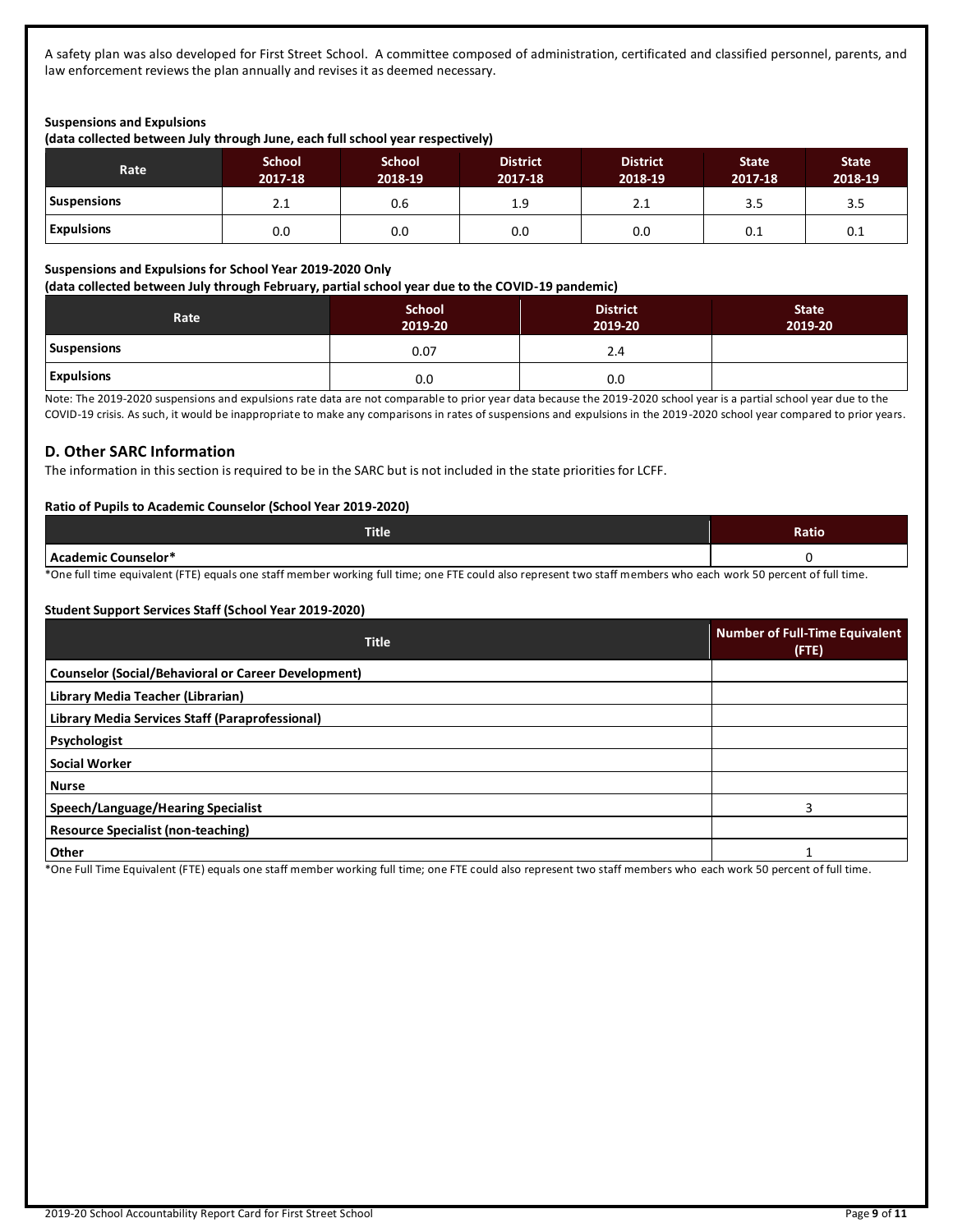| Average Class Size and Class Size Distribution (Elementary) |                                                   |                                                        |                                                       |                                                     |                                                   |                                                        |                                                       |                                                     |                                                   |                                                      |                                                         |                                                     |
|-------------------------------------------------------------|---------------------------------------------------|--------------------------------------------------------|-------------------------------------------------------|-----------------------------------------------------|---------------------------------------------------|--------------------------------------------------------|-------------------------------------------------------|-----------------------------------------------------|---------------------------------------------------|------------------------------------------------------|---------------------------------------------------------|-----------------------------------------------------|
| Grade<br>Level                                              | 2017-18<br>Average<br><b>Class</b><br><b>Size</b> | 2017-18<br># of<br>Classes*<br><b>Size</b><br>$1 - 20$ | 2017-18<br># of<br>Classes*<br><b>Size</b><br>$21-32$ | 2017-18<br># of<br>Classes*<br><b>Size</b><br>$33+$ | 2018-19<br>Average<br><b>Class</b><br><b>Size</b> | 2018-19<br># of<br>Classes*<br><b>Size</b><br>$1 - 20$ | 2018-19<br># of<br>Classes*<br><b>Size</b><br>$21-32$ | 2018-19<br># of<br>Classes*<br><b>Size</b><br>$33+$ | 2019-20<br>Average<br><b>Class</b><br><b>Size</b> | 2019-20<br># of<br>Classes*<br><b>Size</b><br>$1-20$ | 2019-20<br># of<br>Classes*<br><b>Size</b><br>$21 - 32$ | 2019-20<br># of<br>Classes*<br><b>Size</b><br>$33+$ |
| К                                                           | 25                                                |                                                        | 3                                                     |                                                     | 25                                                |                                                        | 3                                                     |                                                     | 22                                                |                                                      | 3                                                       |                                                     |
| 1                                                           | 22                                                |                                                        | 3                                                     |                                                     | 24                                                |                                                        | 3                                                     |                                                     | 25                                                |                                                      | 3                                                       |                                                     |
| $\overline{2}$                                              | 26                                                |                                                        | 3                                                     |                                                     | 23                                                |                                                        | $\overline{2}$                                        |                                                     | 40                                                | 1                                                    | 2                                                       | 2                                                   |
| 3                                                           | 26                                                |                                                        | 3                                                     |                                                     | 25                                                |                                                        | 4                                                     |                                                     | 32                                                | 2                                                    | 2                                                       | 2                                                   |
| 4                                                           | 24                                                |                                                        | 3                                                     |                                                     | 28                                                |                                                        | $\overline{2}$                                        |                                                     | 45                                                | 2                                                    | 3                                                       | 2                                                   |
| 5                                                           | 38                                                | $\mathbf{1}$                                           | $\overline{2}$                                        | $\mathbf{1}$                                        | 113                                               |                                                        | 3                                                     | $\overline{2}$                                      | 28                                                | $\overline{2}$                                       | $\overline{2}$                                          | $\mathbf{1}$                                        |
| Other**                                                     | 7                                                 | $\mathbf{1}$                                           |                                                       |                                                     | 6                                                 |                                                        |                                                       |                                                     | 74                                                |                                                      |                                                         | 3                                                   |

\*Number of classes indicates how many classes fall into each size category (a range of total students per class).

\*\* "Other" category is for multi-grade level classes.

### **Professional Development (Most Recent Three Years)**

| Measure                                                                         | 2018-19 | 2019-20 | 2020-21 |
|---------------------------------------------------------------------------------|---------|---------|---------|
| Number of school days dedicated to Staff Development and Continuous Improvement |         |         |         |

For the last three years, First Street School has participated in staff development opportunities focused on effective first instruction (AVID, TESS, GLAD, ELL, Ready Common Core) and school climate and culture (YDI, PBIS) in addition to the work in the effective implementation of the Common Core State Standards. Currently, we are going through math standards framework and assessment training; ELD instruction training; and Ready Classroom Math training as well, The staff has also engaged in additional training provided by the district, county office of education and the school site. Additionally, many opportunities are available for staff development credit, both during the school day/year and after hours. \*Note: Much of what we typically do and provide as a school community has had to be modified or put on hold for the year to accommodate COVID-19 safety restrictions.

### **FY 2018-19 Teacher and Administrative Salaries Category District Amount State Average for Districts In Same Category Beginning Teacher Salary**  $\begin{array}{ccc} \left| \begin{array}{c} 38,082 \end{array} \right| & \text{$349,782$} \end{array}$ **Mid-Range Teacher Salary 1 571,358 \$76,851 Highest Teacher Salary <br>**  $\begin{array}{ccc} \big\downarrow & \xi94,063 & \xi97,722 \end{array}$ **Average Principal Salary (ES)** \$110,406 \$121,304 **Average Principal Salary (MS)**  $\left| \right|$  \$119,900  $\left| \right|$  \$128,629 **Average Principal Salary (HS)**  $\begin{array}{ccc} \vert & \frac{1}{2} & \frac{1}{2} & \frac{1}{2} & \frac{1}{2} & \frac{1}{2} & \frac{1}{2} & \frac{1}{2} & \frac{1}{2} & \frac{1}{2} & \frac{1}{2} & \frac{1}{2} & \frac{1}{2} & \frac{1}{2} & \frac{1}{2} & \frac{1}{2} & \frac{1}{2} & \frac{1}{2} & \frac{1}{2} & \frac{1}{2} & \frac{1}{2} & \frac{1}{2} & \frac{1}{2} & \frac{$ **Superintendent Salary**  $\begin{array}{ccc} | & 5189,844 & | & 5233,396 \end{array}$

| <b>Percent of District Budget</b> | <b>District</b><br><b>Amount</b> | <b>State Average for</b><br><b>Districts In Same</b><br>Category |
|-----------------------------------|----------------------------------|------------------------------------------------------------------|
| <b>Teacher Salaries</b>           | 36.0                             | 33.0                                                             |
| <b>Administrative Salaries</b>    | 5.0                              | 6.0                                                              |

\* For detailed information on salaries, see the CDE Certificated Salaries & Benefits webpage at [www.cde.ca.gov/ds/fd/cs/.](http://www.cde.ca.gov/ds/fd/cs/)

| FY 2018-19 Expenditures Per Pupil and School Site Teacher Salaries |              |                   |                     |                                     |  |  |
|--------------------------------------------------------------------|--------------|-------------------|---------------------|-------------------------------------|--|--|
| <b>Level</b>                                                       | <b>Total</b> | <b>Restricted</b> | <b>Unrestricted</b> | Average<br><b>Teacher</b><br>Salary |  |  |
| <b>School Site</b>                                                 | \$12,674     | \$4,637           | \$8,037             | \$78,560                            |  |  |
| <b>District</b>                                                    | N/A          | N/A               | \$7,713             | \$79,810                            |  |  |
| <b>State</b>                                                       | N/A          | N/A               | \$7,750             | \$79,209                            |  |  |

| <b>Percent Differences</b> | <b>Unrestricted</b> | <b>Average</b><br><b>Teacher</b><br>Salary |
|----------------------------|---------------------|--------------------------------------------|
| School Site/District       | 4.1                 | $-1.6$                                     |
| School Site/ State         | 3.6                 | -0.8                                       |

Note: Cells with N/A values do not require data.